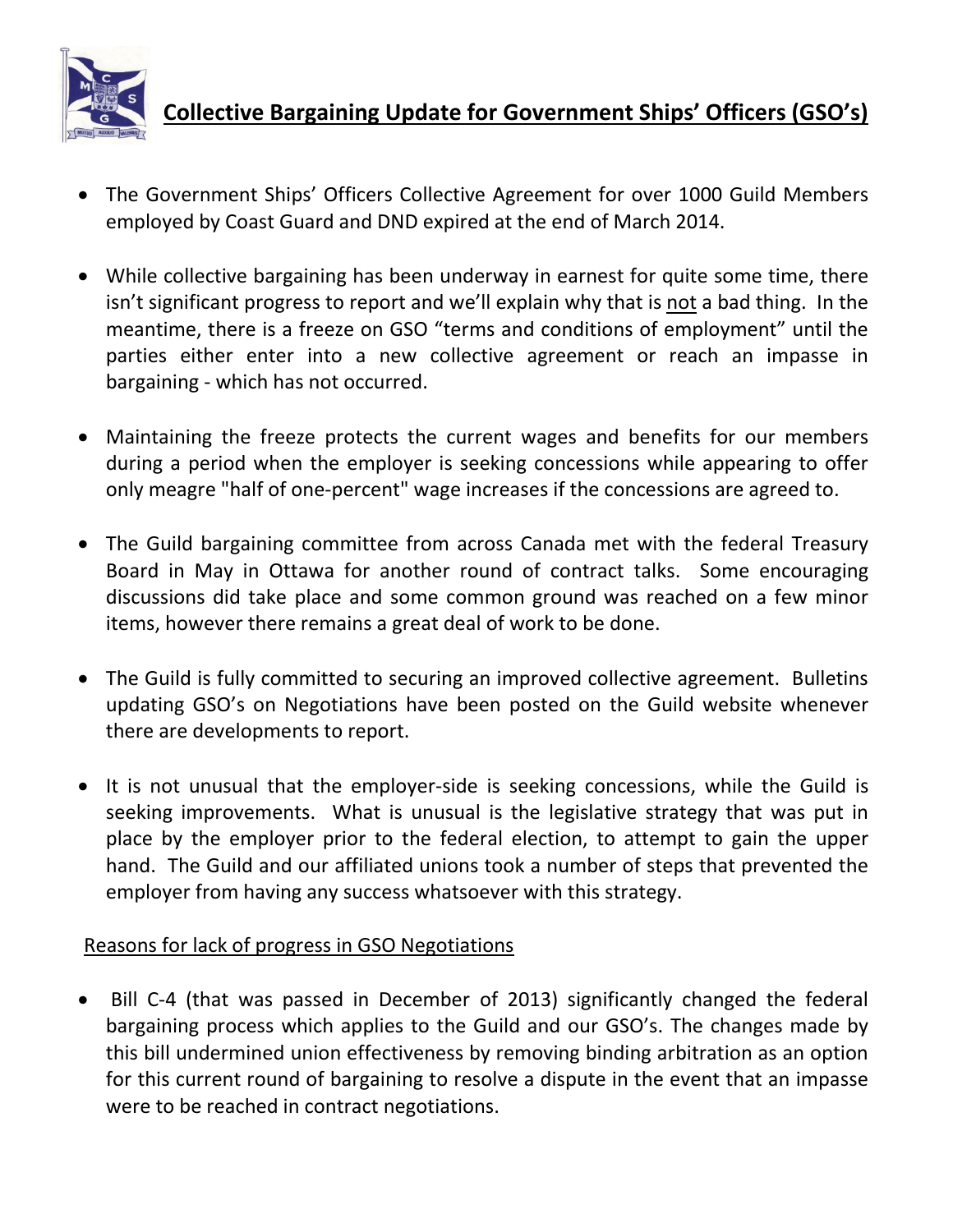- That would leave us with no alternative but to go on strike whereas in the past our disputes have often been resolved by binding arbitration and not by a work stoppage, due to the safety & security implications of the work performed by Guild Members.
- So the arbitration avenue was removed, and then, to ensure that the strike avenue was also effectively removed too, Bill C-4 allowed the employer to unilaterally designate which employees in each union are essential and are required to continue working throughout a strike. Bill C-4 also amended legislation to require these designated employees to work overtime to perform any other duties required during a strike.
- "Essential Services" In our case 96% of the Guild's GSO members have been designated as essential by the Federal Government. This means that 96% of the bargaining unit would not be permitted to engage in a strike in the event that the contract negotiations had ever reached an impasse.
- The new legislation also removed all recourse for the Guild and our Members if there is dissatisfaction regarding the number of employees who are designated as essential.
- The employer's goal in this round of bargaining was to attempt to have the unions agree to eliminate sick leave from the collective agreement. All unions are concerned that this would introduce a risk that Members who are absent due to illness could be placed either on "leave without pay" for a number of days or would have their pay reduced. None of the 18 federal unions have agreed to the employer's demands.
- On the other hand, the objective of the Guild is to make every effort to preserve the hard-won rights of our Members and negotiate an improved contract that will make the public service a healthy and productive place to work.
- The Guild's position regarding sick leave is that any new plan that will financially penalize employees who are absent due to illness will encourage sick employees to report for work sick - which does not contribute to a healthy workplace, impedes recovery and puts co-workers at risk – which undermines the ability of our Members to deliver vital services to Canadians.
- Sick leave provisions are a benefit we have negotiated and that are included in the GSO contract. Removing these provisions and depending on the benevolence of the employer and the goodwill of a third-party insurance company is a problem. What that means is that once sick leave is outside the contract, grievances cannot be filed if someday there is non-compliance with the new plan.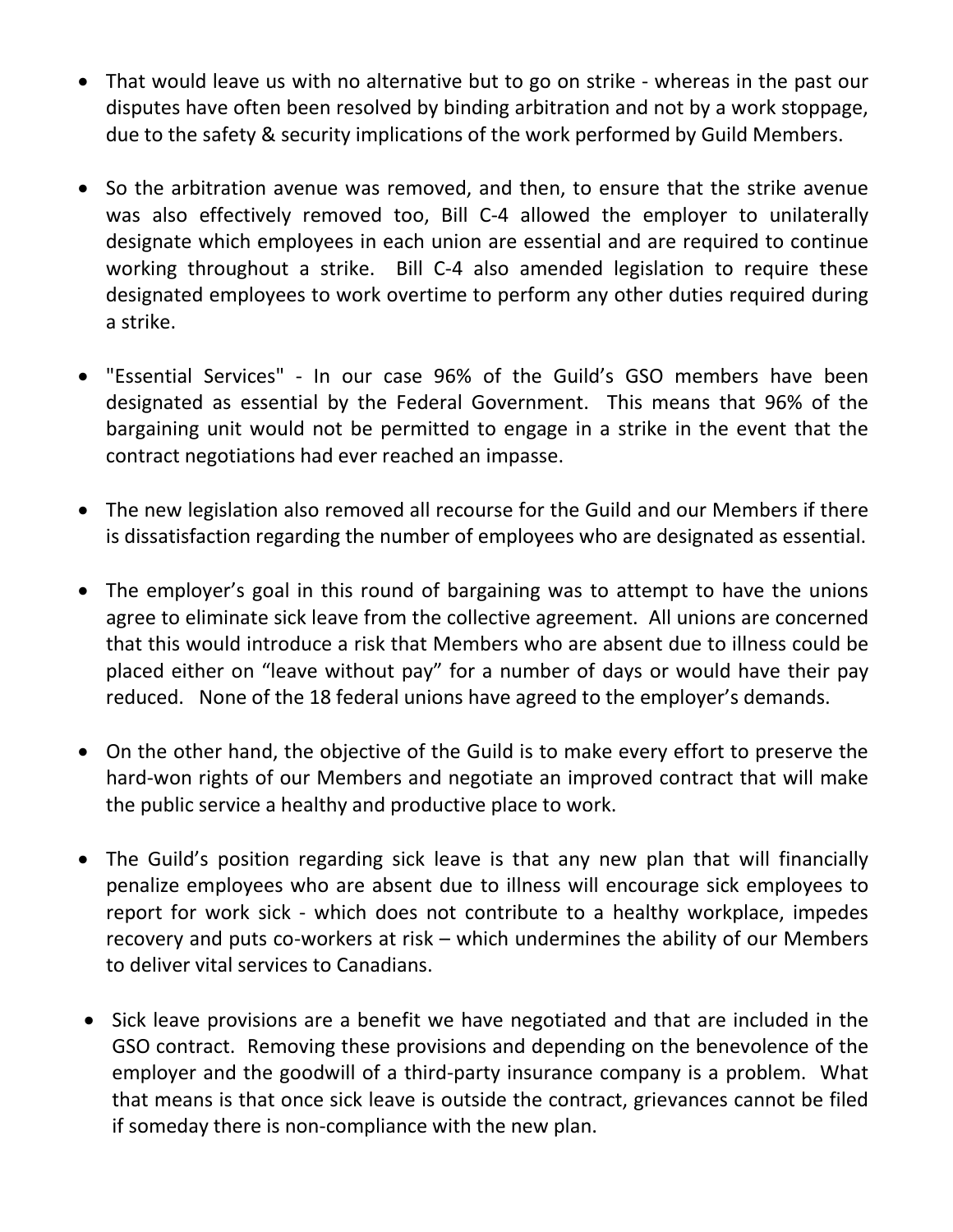- In order for the Guild to have a keen interest in a new sick leave system, our preference would be that it needs to acknowledge existing banks of sick leave, it would need to remain in the collective agreement so that we can bargain it and enforce it, it would need to provide full income replacement during illness, and it would need to be administered by the current managers and not by an outside contractor being paid by taxpayers.
- The new government was elected last fall on a commitment to make "evidence-based decisions". The proposed changes to sick leave are arbitrary and not evidence-based, and appear to still be part of the bargaining mandate for the Treasury Board.
- An evidence-based approach would have started by telling us what is wrong with the status-quo and would have shown us meaningful data and statistics for us to have an opportunity to analyze, and would have had a costing model for the proposed solution. Then we could attempt to negotiate ways to fix issues that were identified and we could work to improve the system.
- So far, it appears that the Treasury Board does not have a revised "mandate" from the new government on a monetary offer, or on sick leave but the Guild remains optimistic and is committed to continuing to engage in meaningful negotiations.
- At our bargaining session in May, the employer did present a slightly improved version of their sick leave plan with movement in a number of areas, however the proposal still has very significant gaps and problems compared to the current coverage afforded to our GSO Members.
- This provides some insight into why the negotiation process is moving even more slowly than the usual slow pace. Both parties have positions that are complete opposites, and this time around, if we had reached an impasse, the employer had already introduced changes so that we couldn't go to arbitration and only 4% could go on strike, so the employer held all the cards. Although it may sound outrageous, on the positive side, this did in fact put unions in a good position to clearly demonstrate that the legislation was obviously unreasonable and abusive and needed to be revisited before we reached a possible impasse.
- Last year, the Supreme Court of Canada issued a ruling that legislation similar to Bill C-4, that had been introduced in the Province of Saskatchewan is in fact illegal. The Court determined that it is a violation of the Charter of Rights to attempt to prevent effective collective bargaining by not providing for an impartial dispute resolution mechanism to solve an impasse in negotiations. Does this sound familiar?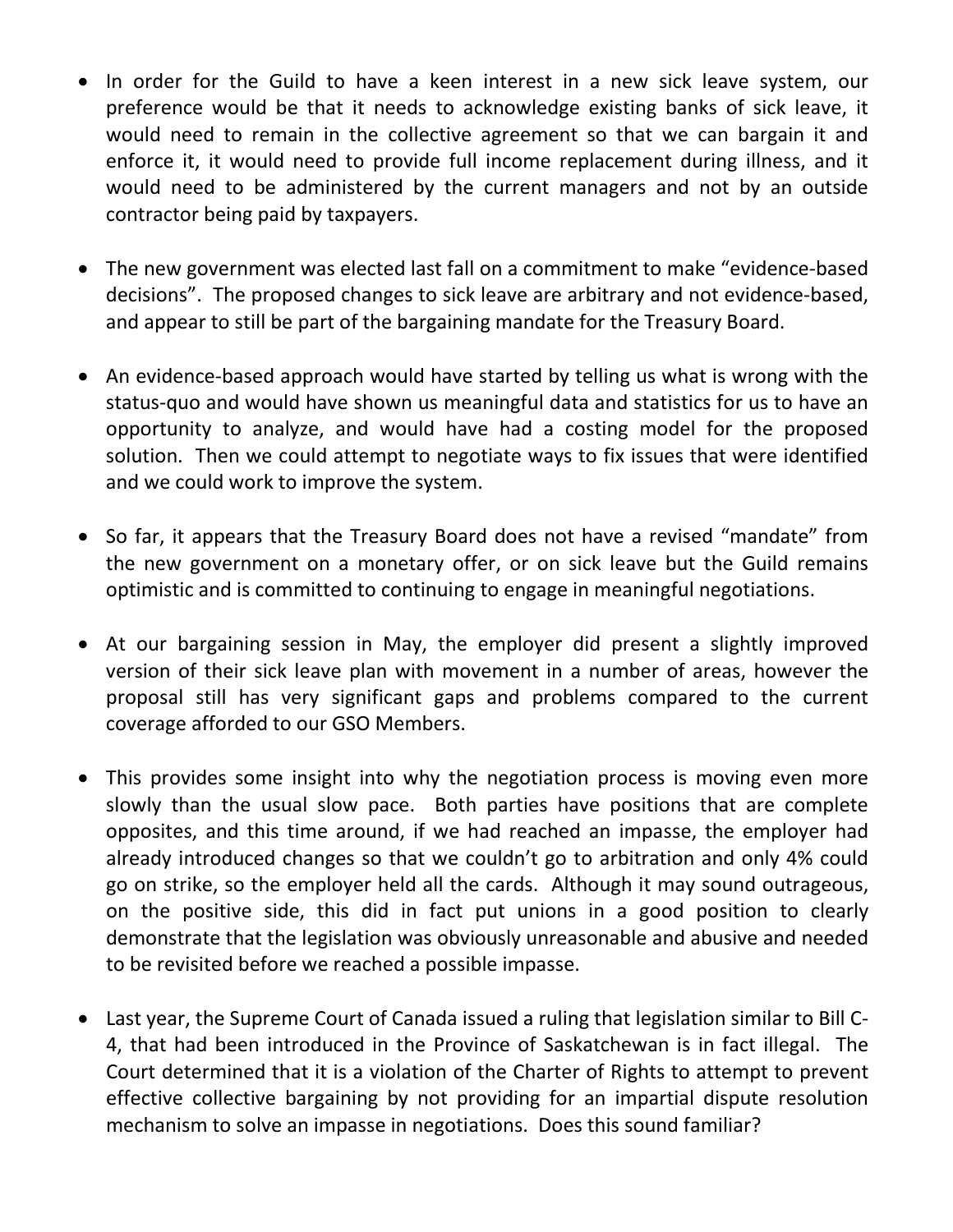- While this Supreme Court decision is very encouraging and is precedent-setting, so far it only officially applies to the Saskatchewan case.
- The Guild and our affiliated unions would be required to prepare comprehensive legal arguments that would need to be made in order to have the decision apply more broadly in the event that the federal legislation is not amended or repealed.

## Bill C-59

- In May of 2015, yet another omnibus bill (Bill C-59) was tabled. This bill further attacked the collective bargaining rights of unionized workers by overriding important provisions of the Labour Relations Act, which governs bargaining.
- The bill gave the Treasury Board the power to ignore the GSO negotiations that are underway and just go ahead and override existing terms and conditions and impose unilateral changes to sick leave provisions in the collective agreement.
- The provisions contained in Bill C-59 seriously altered the future of collective bargaining by giving the employer full authority to determine the wording of a contract.
- Bill C-59 was an attack on the labour movement in this country by authorizing an employer to modify collective agreements. Clearly, this bill interfered with a unionized employee's constitutional right to collectively bargain. The bill not only circumvented the Labour Relations Act, but also undermined the current negotiations that are supposedly underway.
- The federal government has not made a case for how eliminating the existing sick leave banks will make the public service a healthier place to work. The Guild is concerned that if the employer's proposal could force a worker suffering from an illness, to choose between getting paid and going to work sick, then this is unacceptable.
- A number of federal politicians successfully utilized the subject of sick leave in the media last year, to paint a misleading picture of their employees and to attempt to turn public opinion against their own federal workforce.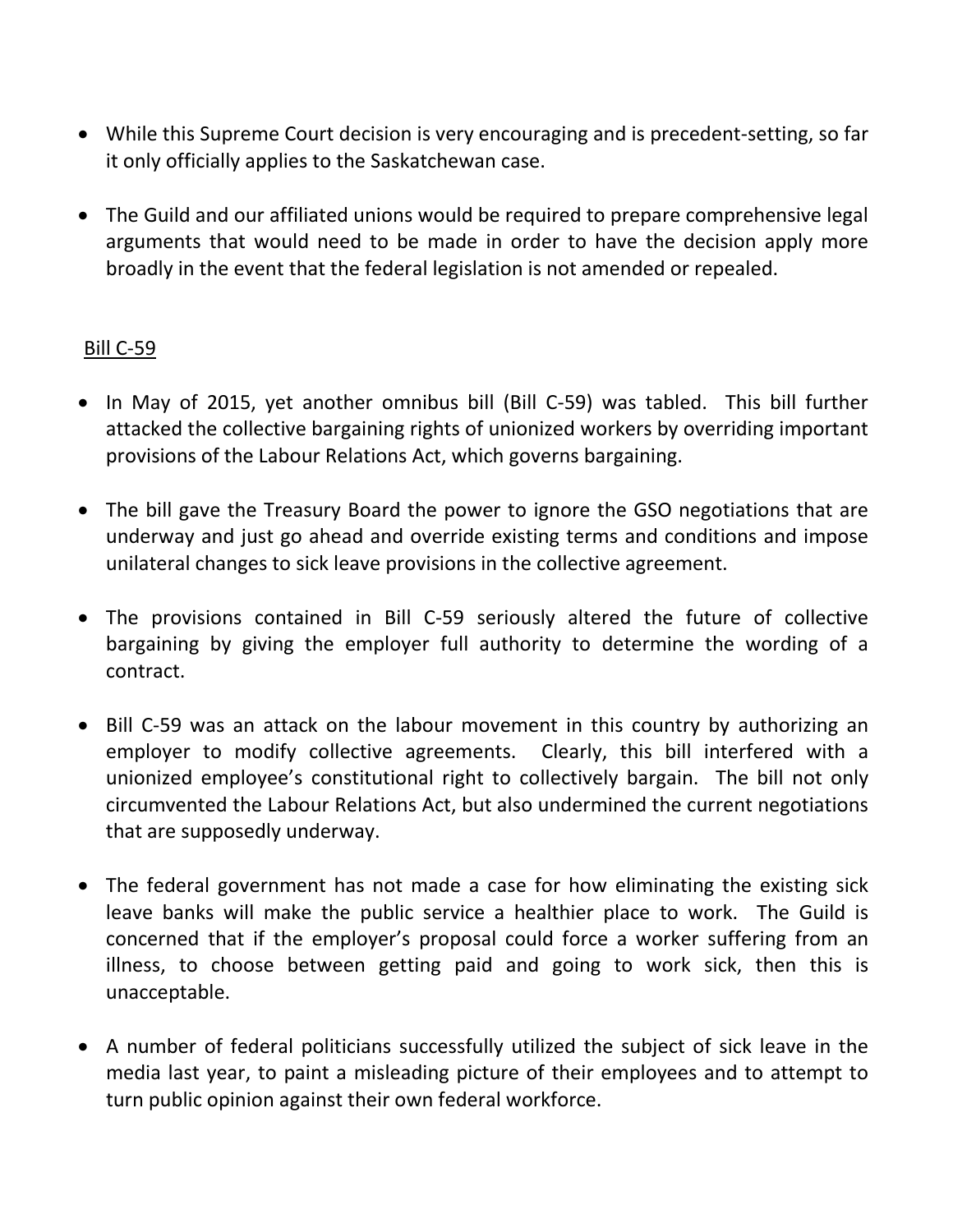- The 900-million-dollar windfall in savings identified in last year's federal budget due to "eliminating sick leave" turned out to be a myth. To make matters worse, there has been no proper analysis done to determine the true costs associated with the proposed new plan to be administered by an outside contractor, or to address the risk that the new scheme may actually end up costing a lot more than the current sick leave provisions.
- The hypothetical 900 million dollars was then applied last year in order to present a so-called "balanced budget", even though sick leave can never be cashed in (even at retirement) and even though sick leave still remains in the collective agreement to this day.
- Bill C-4 and Bill C-59 were attempts by the federal government as an employer to impose their will on employees and to take away the ability for unions to be able to bargain for Members. This set a very poor example for employers in the private sector watching from the sidelines. These steps would undermine unions by legislating us into ineffectiveness. In many other developed nations, the central government is expected to lead the way with a progressive agenda including good corporate citizenship, mature employment relationships and respect for the collective bargaining process. That is why, together with our affiliated unions, the Guild took every available opportunity to aggressively oppose these measures - based in part on the Supreme Court decision regarding Saskatchewan, described above.
- Prior to last fall's federal election, we also filed a complaint to the International Labour Organization (ILO) in Geneva regarding Bills C-4 and C-59. Our position is that these measures are contrary to international conventions that have been ratified by Canada. A tremendous amount of work went into filing this complaint and a copy of the ILO complaint is posted on the Guild website.
- Most democratic nations attach significance to living up to international commitments and to engage in tri-partite consultations when considering amendments to labour laws.
- Working with our affiliated National Joint Council (NJC) unions, the challenges launched against Bill C-4 and C-59 were filed in time to meet all deadlines.
- Legal battles are important otherwise, if union members see their union continually unable to prevent these attacks on employees, then it creates an atmosphere where the necessary support for organized labour in the country decreases, both in the commercial sector and in the public sector.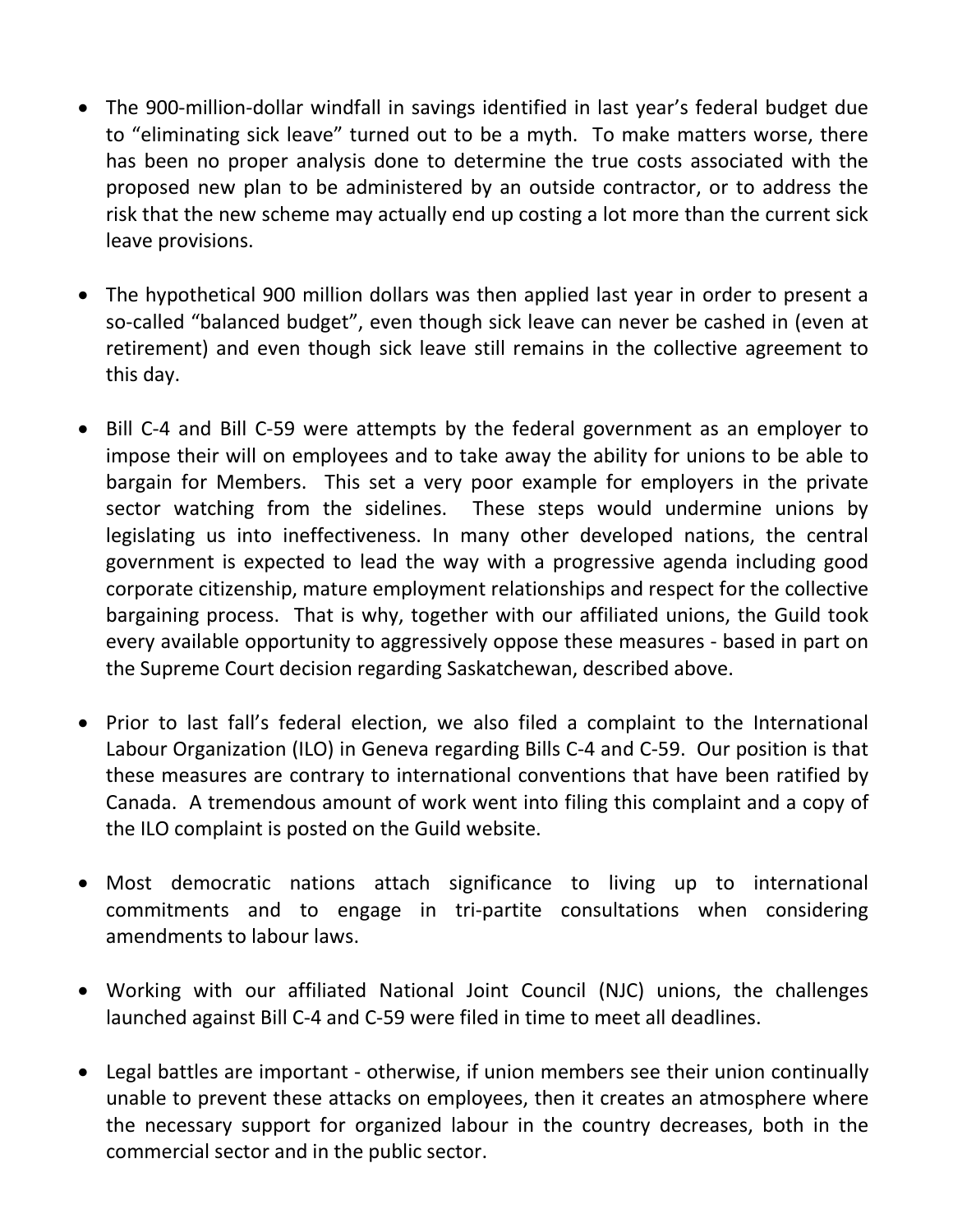- The heads of all 18 federal unions (including the Guild) worked tirelessly on various strategies to counter the employer's efforts to undermine union effectiveness and to prevent the employer from being successful with their efforts to accomplish by legislation what they could not accomplish by negotiation. So far, that has worked and we are seeing signs of very positive developments.
- Based on commitments made by the Liberal Party prior to the federal election, to reconsider anti-labour legislation if they formed the new government, we also successfully filed for an injunction to prevent the provisions of Bill C-59 from coming into effect.
- A few weeks after the election, the new government tabled legislation proposing to amend portions of Bill C-59. We will wait for the changes to become final before we withdraw our challenge to Bill C-59. However, the provisions that came into force as a result of Bill C-4 (described above) are an even bigger concern for GSO members.
- The Guild National President met with Minister Scott Brison, the new President of the Treasury Board who stated that he intends to respect the collective bargaining process. The National President described to the Minister the frustration by the Guild and all the federal unions in dealing with a government that had upset the balance in the dual role of being both the legislator "and" the employer. He explained that the current lack of trust was a result of the previous government attempting to obtain by legislation that which was not obtainable as an "employer" by collective bargaining especially given the nature of the work that is being performed by our GSO Members.
- Correspondence between the heads of bargaining agents and the Minister resulted in a written reply from the Minister offering a transition measure that would permit the Guild and the Treasury Board to use binding arbitration in the event that an impasse were to be reached in collective bargaining for the GSO's.
- The Guild's legal counsel recommended that the Guild accept this offer in lieu of the current arrangement which required an impasse to be settled by going on strike especially since the previous government had already unilaterally and outrageously designated only 4% of the entire bargaining unit able to proceed on a legal strike.
- The National Board of the Guild met in Ottawa and considered the matter carefully and passed a motion to agree to accept the offer from Minister Brison to use binding arbitration if the parties reach an impasse at the negotiation table.